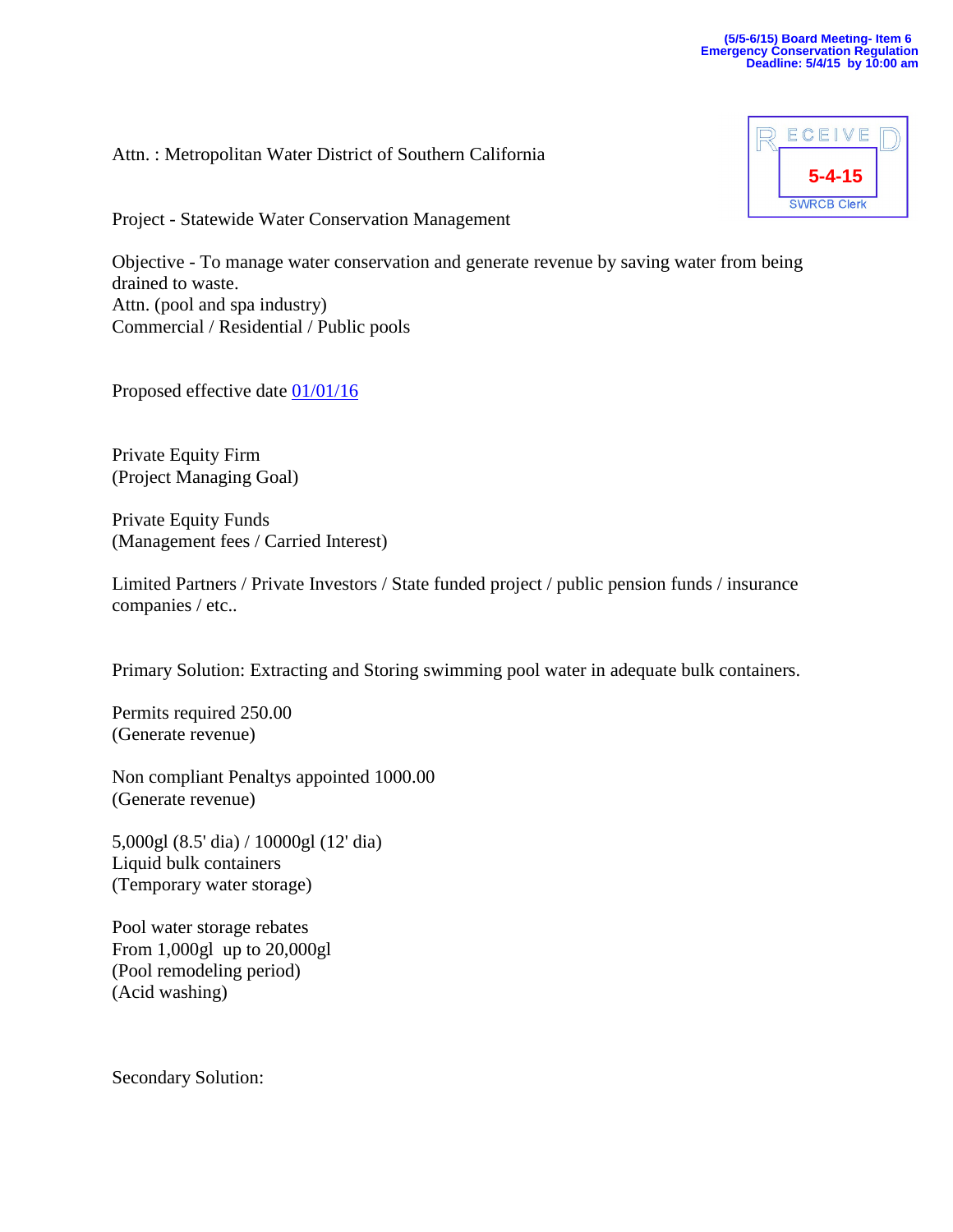shallow pool remodel rebates Baja entry included (optional) (Reducing water consumption)

15,000 gl max capacity for remodeling

-------------------Part 1-------------------

Fabian Lopez Atlas Pool Solutions, Inc. (310) 341-6123 [www.atlaspoolsolutions.com](http://www.atlaspoolsolutions.com/)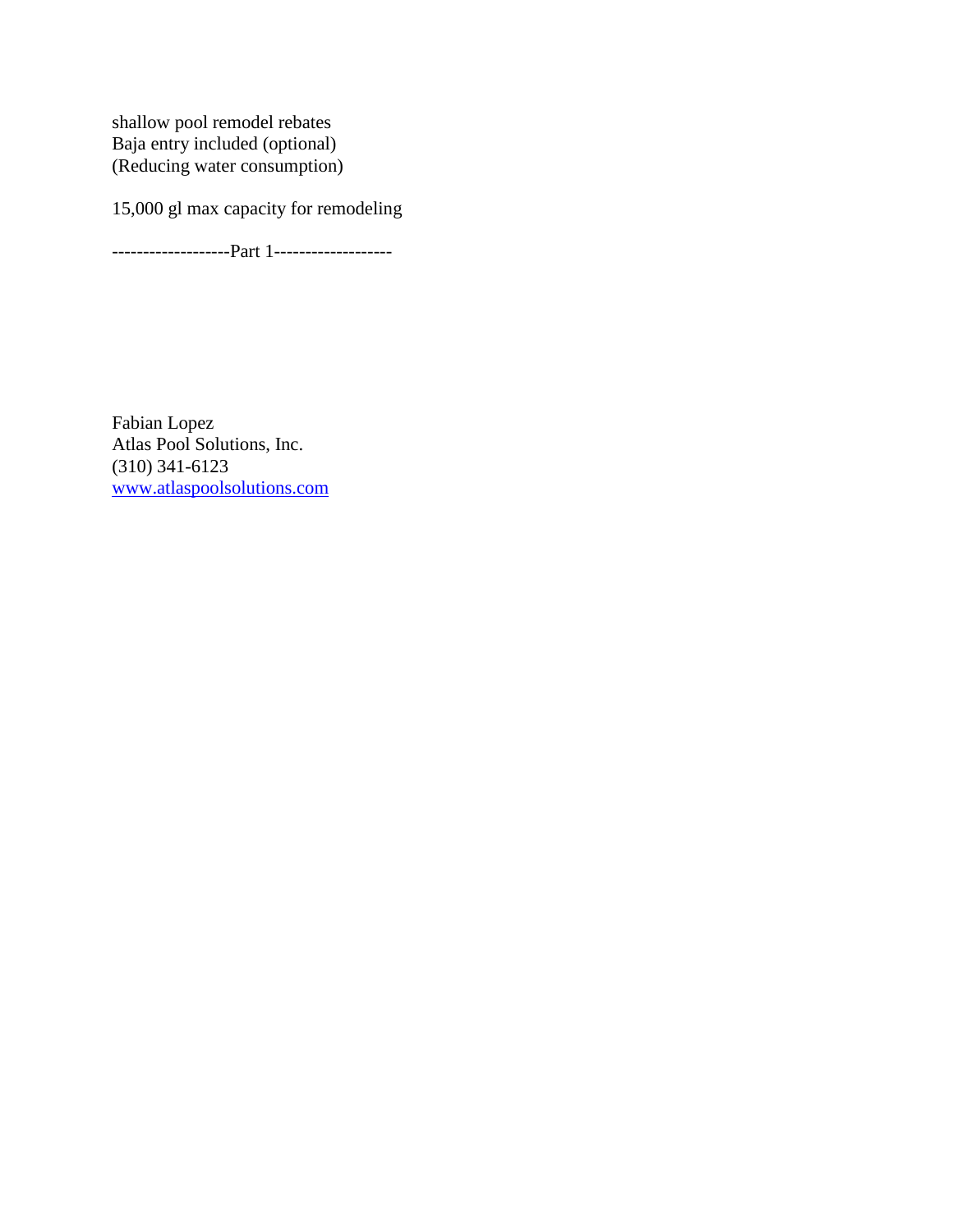Ozone treatment for water in bad conditions

Solar powered filtration systems for storage tanks (One system can operate several tanks) (No need for grid consumption )

Safety guidelines for tank placement (Reflective components, solar powered 12v lighting, safety cones, etc.)

Tank / Trailer advertising where applicable Commercial sponsors / City announcements (Generates capital)

Tanker trucks / trailers (Areas where tanks cannot be stored) (water transportation/ Relocation)

Residual water stored (collected / sold)

Water Bank (Private Equity Firm) (Water storage management)

Water treated and distributed

Water bank supplementing (New Construction) (EmptyPool Refill)

-------------------Part 2------------------

"Saving water at any cost, is cheaper than letting it go down the drain. Our only precious resource, has to be treated as the liquid gold it is." - Fabian Lopez

Fabian Lopez Atlas Pool Solutions, Inc.